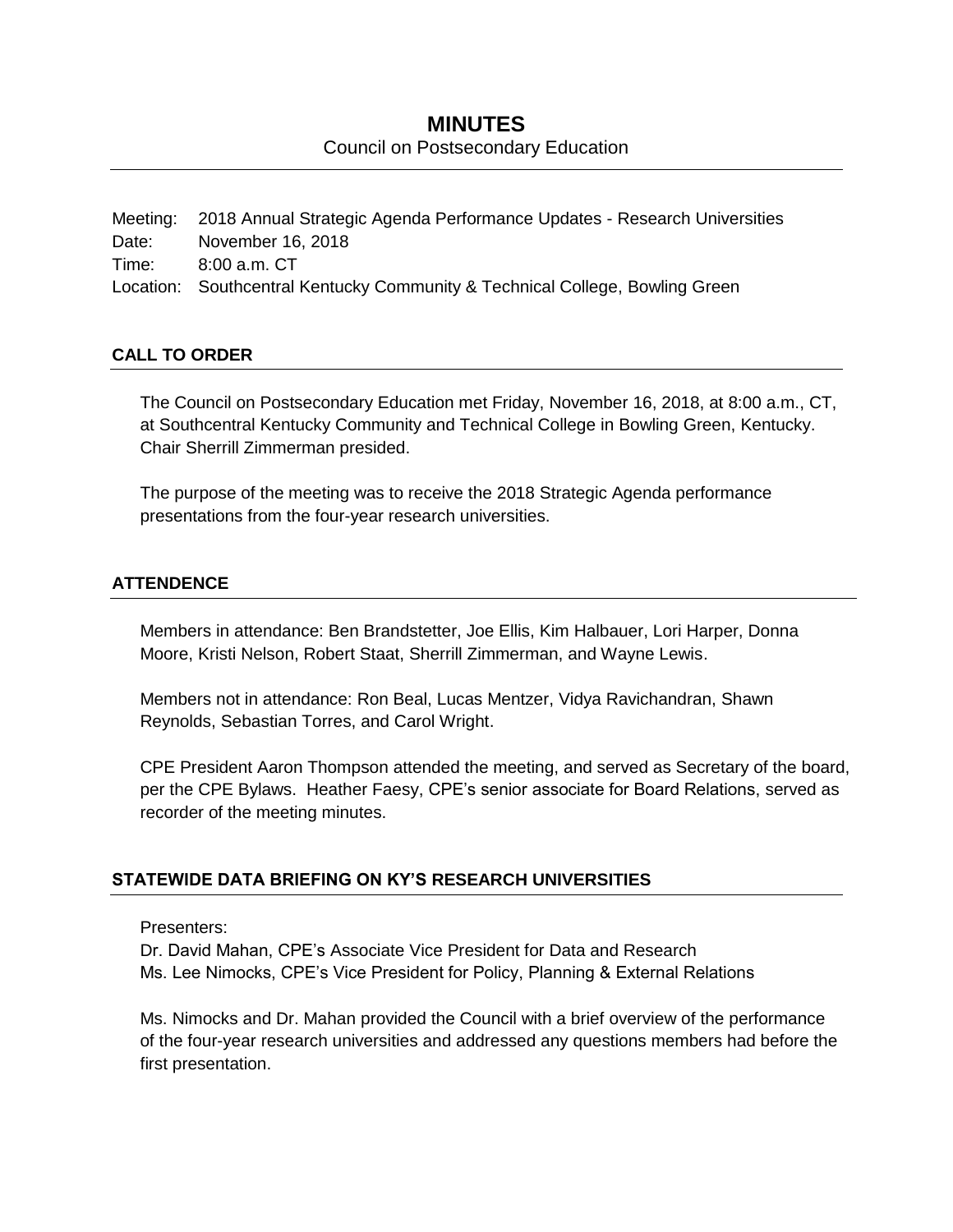### **UNIVERSITY OF KENTUCKY – 2018 ANNUAL REPORT**

Presenter: Dr. Eli Capilouto, President, University of Kentucky (UK)

Dr. Capilouto presented on UK's annual strategic agenda performance during the 2017- 2018 academic year. He highlighted several areas of success for UK, including enrollment increases, investments in student success, the removal of a mandatory athletic fee, and a shift toward need-based aid instead of merit-based aid. Areas of focus in the coming year include recruitment of first-time, full-time freshmen; furthering retention efforts; and expanding UK's online education degree offerings.

Dr. Capilouto answered several questions from the Council pertaining to graduates' employment outcomes following graduation, as well as UK's efforts to reduce the number of credit hours obtained at graduation and average debt levels for graduates. When asked what the Council could do to help UK further its success, Dr. Capilouto stated that universities need to be more flexible, and the Council can help create policies that support that need.

## **UNIVERSITY OF LOUISVILLE – 2018 ANNUAL REPORT**

Presenter: Dr. Neeli Bendapudi, President, University of Louisville (UL)

Dr. Bendapudi presented on UL's annual strategic agenda performance during the 2017- 2018 academic year. She highlighted several areas of success for UL, including a focus on advising to improve retention and persistence, the high number of underrepresented minorities in graduate programs, and a focus on serving Kentucky residents (over 70% of enrollment). Areas they are working on include implementation of corequisite models of developmental education and expanding research and partnerships with other universities and the business community.

Dr. Bendapudi answered several questions from the Council pertaining to how UL is helping students underprepared in mathematics, its strategies to link postsecondary attainment to Kentucky's economic development, and its plans to grow out-of-state enrollment. Additionally, Dr. Lewis commended UL's School of Education on their collaborations with the Jefferson County public schools. When asked what the Council could do to help UL further its success, Dr. Bendapudi stated that the Council could advocate and promote the value of higher education as well as recognizing each university for individual contributions toward the collective good of Kentucky.